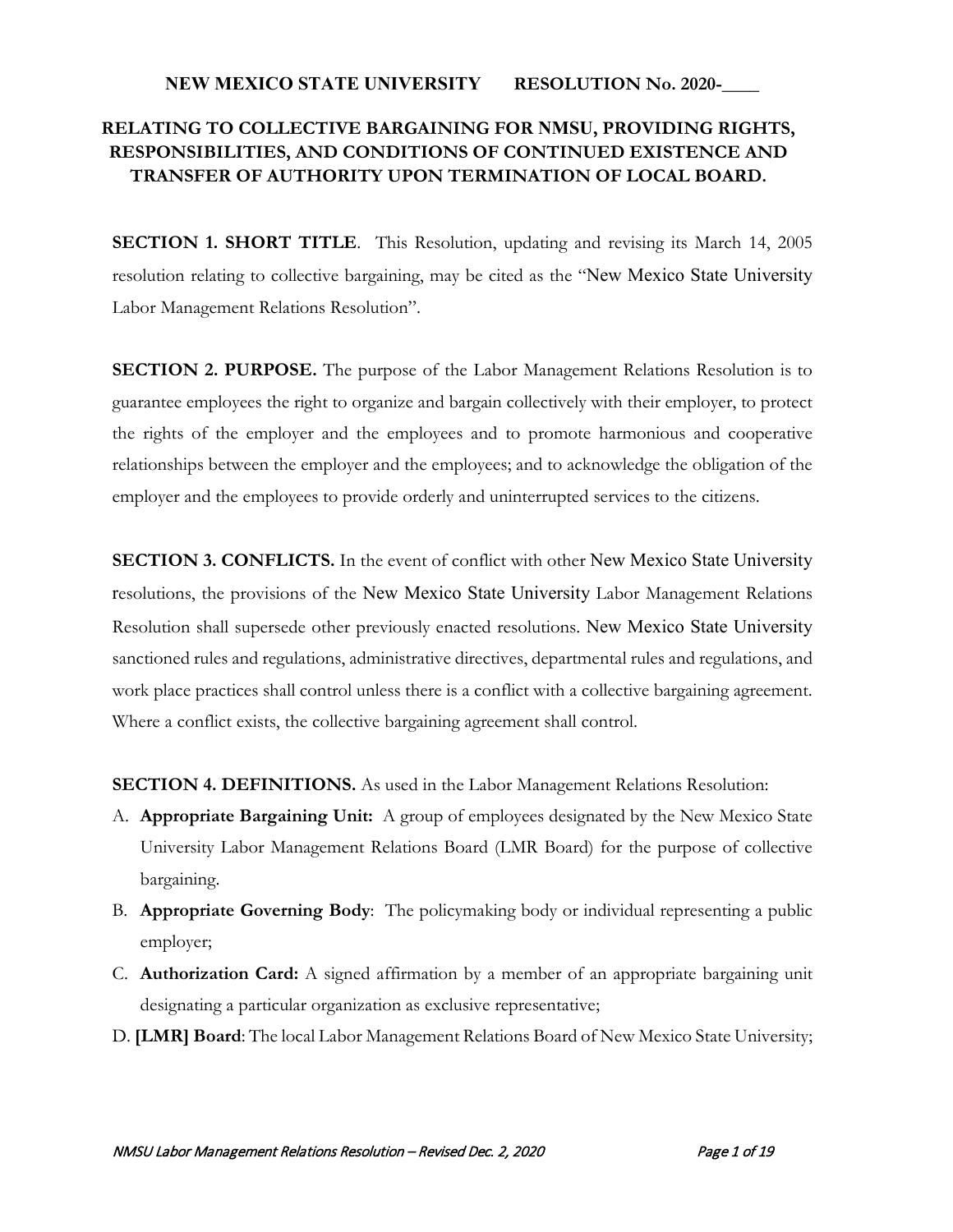- E. **Certification**: The designation by the LMR Board of a labor organization as the exclusive representative for all public employees in an appropriate bargaining unit;
- F. **Collective Bargaining:** The act of negotiating between a public employer and an exclusive representative for the purpose of entering into a written agreement regarding wages, hours and other terms and conditions of employment;
- G. **Confidential Employee**: A person who devotes a majority of the person's time to assisting and acting in a confidential capacity with respect to a person who formulates, determines and effectuates management policies;
- H. **Emergency**: A one-time crisis that was unforeseen and unavoidable;
- I. **Exclusive Representative**: A labor organization that, as a result of certification, has the right to represent all public employees in an appropriate bargaining unit for the purposes of collective bargaining;
- J. **Impasse**: Failure of a public employer and an exclusive representative, after good-faith bargaining, to reach agreement in the course of negotiating a collective bargaining agreement;
- K. **Labor Organization**: An employee organization, formed primarily for the purpose of representing public employees in collective bargaining and in otherwise meeting, consulting and conferring with employers on matters pertaining to employment relations;
- L. **Lockout**: An act by the employer to prevent its employees from going to work for the purpose of resisting demands of the employees' exclusive representative or for the purpose of gaining a concession from the exclusive representative;
- M. **Management Employee**: An employee who is engaged primarily in executive and management functions and is charged with the responsibility of developing, administering or effectuating management policies. An employee shall not be deemed a management employee solely because the employee participates in cooperative decision-making programs or whose fiscal responsibilities are routine, incidental or clerical;
- N. **Mediation**: Assistance by an impartial third party to resolve an impasse between a public employer and an exclusive representative regarding employment relations through interpretation, suggestion and advice;
- O. **Professional Employee**: An employee whose work is predominantly intellectual and varied in character and whose work involves the consistent exercise of discretion and judgment in its performance and requires knowledge of an advanced nature in a field of learning customarily requiring specialized study at an institution of higher education or its equivalent. The work of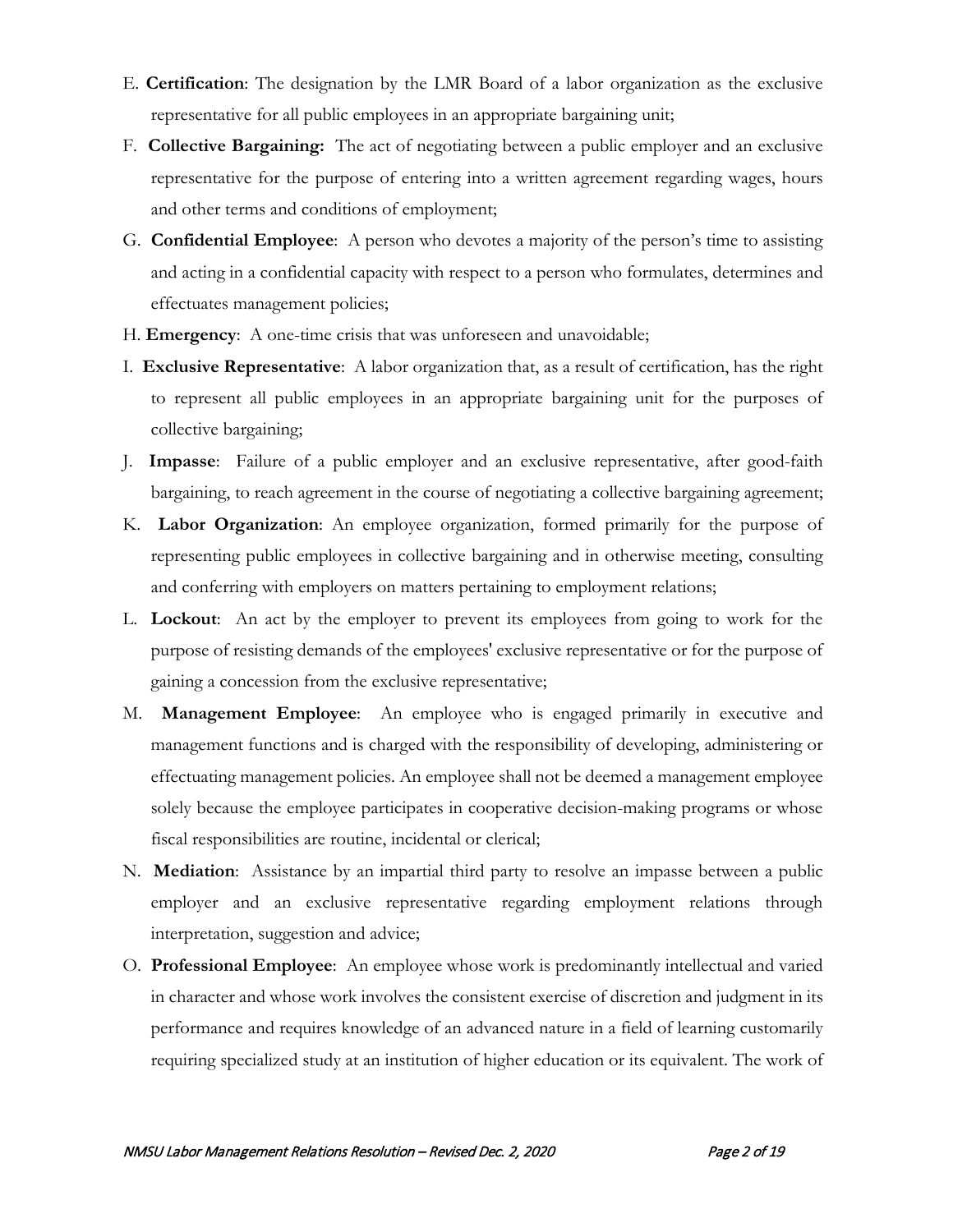a professional employee is of such character that the output or result accomplished cannot be standardized in relation to a given period of time;

- P. **Public Employee**: A regular probationary or non-probationary employee of New Mexico State University; and includes those employees whose work is funded in whole or in part by grants or other third-party sources;
- Q. **Public Employer**: New Mexico State University;
- R. **Strike**: A public employee's refusal, in concerted action with other public employees, to report for duty or the willful absence in whole or in part from the full, faithful and proper performance of the duties of employment for the purpose of inducing, influencing or coercing a change in the conditions, compensation, rights, privileges or obligations of public employment; and
- S. **Supervisor**: An employee who devotes a majority of work time to supervisory duties, who customarily and regularly directs the work of two or more other employees and who has the authority in the interest of the employer to hire, promote or discipline other employees or to recommend such actions effectively, but "supervisor" does not include an individual who performs merely routine, incidental or clerical duties or who occasionally assumes a supervisory or directory role or whose duties are substantially similar to those of the individual's subordinates and does not include a lead employee or an employee who participates in peer review or occasional employee evaluation programs.

#### **SECTION 5. RIGHTS OF EMPLOYEES**.

- A. Employees, other than management, supervisory and confidential employees, may form, join, or assist any labor organization for the purpose of collective bargaining through a representative chosen by the employees without interference, restraint, or coercion. Employees also have the right to refuse to form, join, or assist any labor organization.
- B. Public employees have the right to engage in other concerted activities for mutual aid or benefit. This right shall not be construed as modifying the prohibition on strikes set forth in Section 18 of this resolution.

**SECTION 6. RIGHTS OF EMPLOYER.** Unless limited by the provisions of a collective bargaining agreement or by other statutory provision, the employer may:

A. Direct the work of, hire, promote, assign, transfer, demote, suspend, discharge, or terminate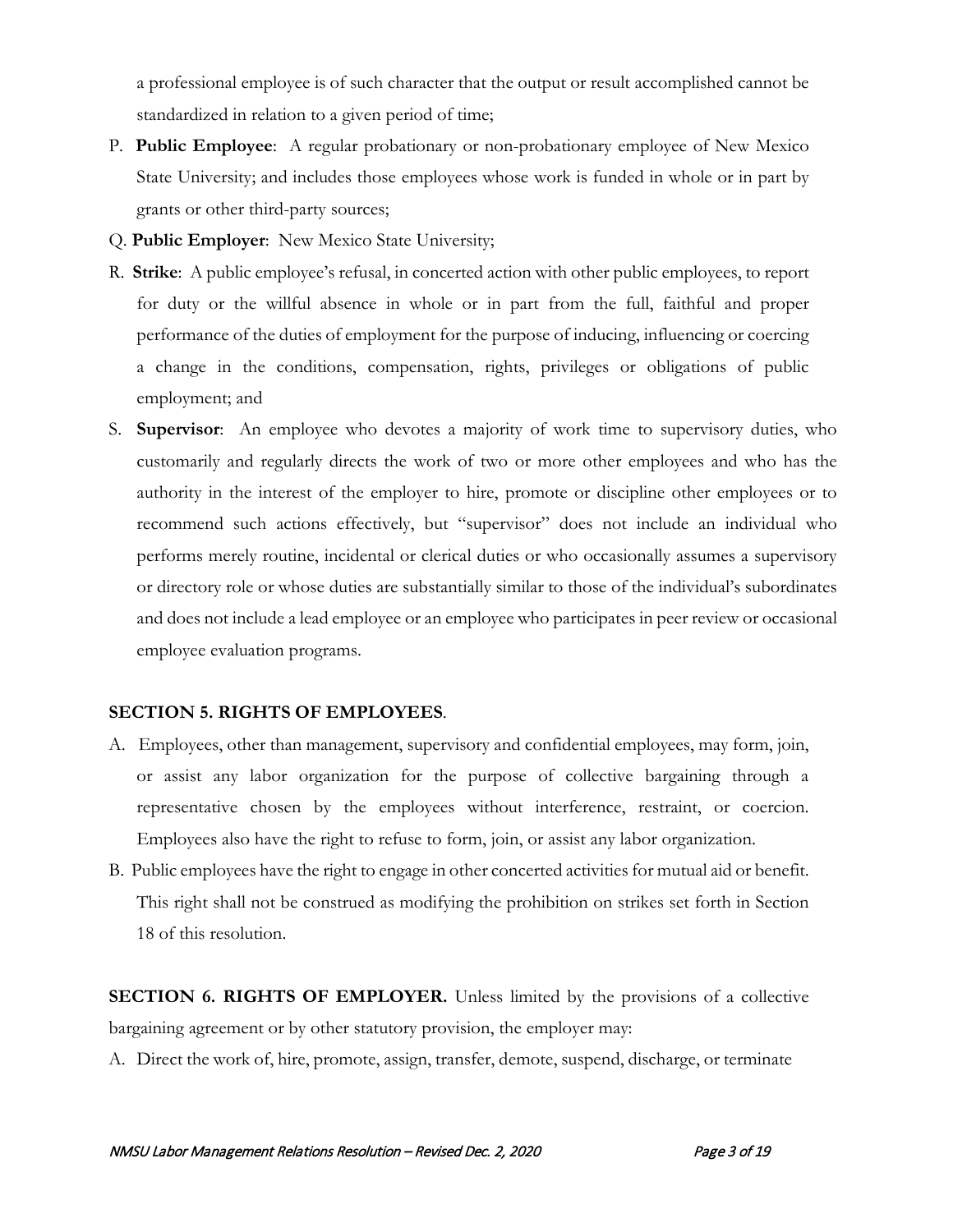public employees;

- B. Determine qualifications for employment and the nature and content of personnel examinations;
- C. Take actions as may be necessary to carry out the mission of the employer in emergencies, and;
- D. Retain all rights not specifically limited by a collective bargaining agreement or by the Public Employee Bargaining Act.

# **SECTION 7. LABOR MANAGEMENT RELATIONS BOARD – CONDITIONS OF CONTINUED EXISTENCE AND TRANSFER OF AUTHORITY UPON TERMINATION**.

- A. The LMR Board created by resolution of the NMSU Board of Regents, most recently amended March 14, 2005, shall continue to exist except as provided in NMSA 1978 Section 10-7E-10(B) through 10-7E-10(J) (2020).
- B. The LMR Board shall be composed of three members appointed by the NMSU Board of Regents. One member shall be appointed on the recommendation of individuals representing labor, one member shall be appointed on the recommendation of the chancellor or designee, representing New Mexico State University, and one member shall be appointed on the recommendation of the first two appointees.
- C. LMR Board members shall serve for a period of one (1) year with terms. Vacancies shall be filled in the same manner as the original appointment and such appointments shall only be made for the remainder of the unexpired term. A LMR Board member may serve an unlimited number of terms.
- D. During the term of appointment, no LMR Board member shall hold or seek any other political office or public employment or be an employee of a union, an organization representing public employees or a public employer.
- E. Each LMR Board member shall be paid per diem and mileage in accordance with the provisions of the Per Diem and Mileage Act.

# **SECTION 8. LMR BOARD – POWERS AND DUTIES.**

A. The LMR Board shall promulgate rules and regulations necessary to accomplish and perform its functions and duties as established in this Labor Management Relations Resolution, including the establishment of procedures for: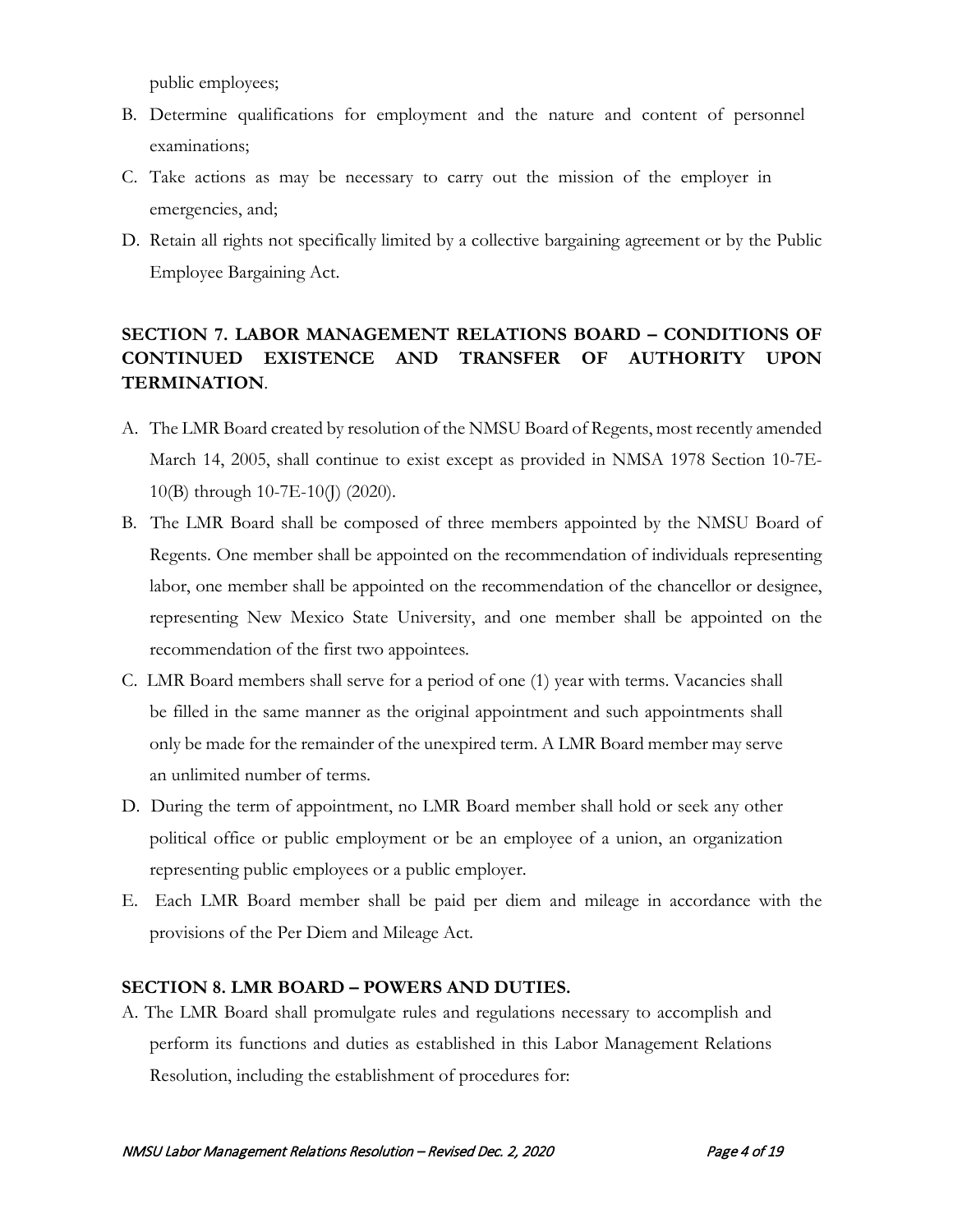- (1) the designation of appropriate bargaining units;
- (2) the selection, certification, and decertification of exclusive representatives; and;
- (3) the filing, hearing, and determination of complaints of prohibited practices.

# B. The LMR Board shall:

- (1) hold hearings and make inquiries necessary to carry out its functions and duties;
- (2) conduct studies on problems pertaining to employee-employer relations; and
- (3) request information and data from public employers and labor organizations necessary to carry out its functions and responsibilities; and
- (4) hire personnel or contract with third parties as the appropriate governing body deems necessary to assist the LMR Board in carrying out its functions and may delegate any or all of its authority to those third parties, subject to final review of the LMR Board.
- C. The LMR Board may issue subpoenas requiring, upon reasonable notice, the attendance and testimony of witnesses and the production of evidence, including books, records, correspondence or documents relating to the matter in question. The LMR Board may prescribe the form of subpoena, but it shall adhere insofar as practicable to the form used in civil actions in the district court. The LMR Board may administer oaths and affirmations, examine witnesses and receive evidence.
- D. The LMR Board shall decide issues by majority vote and shall issue its decisions in the form of written orders and opinions.
- E. The LMR Board has the power to enforce provisions of the Public Employee Bargaining Act and this resolution through the imposition of appropriate administrative remedies, actual damages related to dues, back pay including benefits, reinstatement with the same seniority status that the employee would have had but for the violation, declaratory or injunctive relief or provisional remedies, including temporary restraining orders or preliminary injunctions. No punitive damages or attorney fees may be awarded by the LMR Board.
- F. No rule or regulation promulgated by the LMR Board shall require, directly or indirectly, as a condition of continuous employment, any employee covered by the Labor Management Relations Resolution to pay money to any labor organization that is certified as an exclusive representative.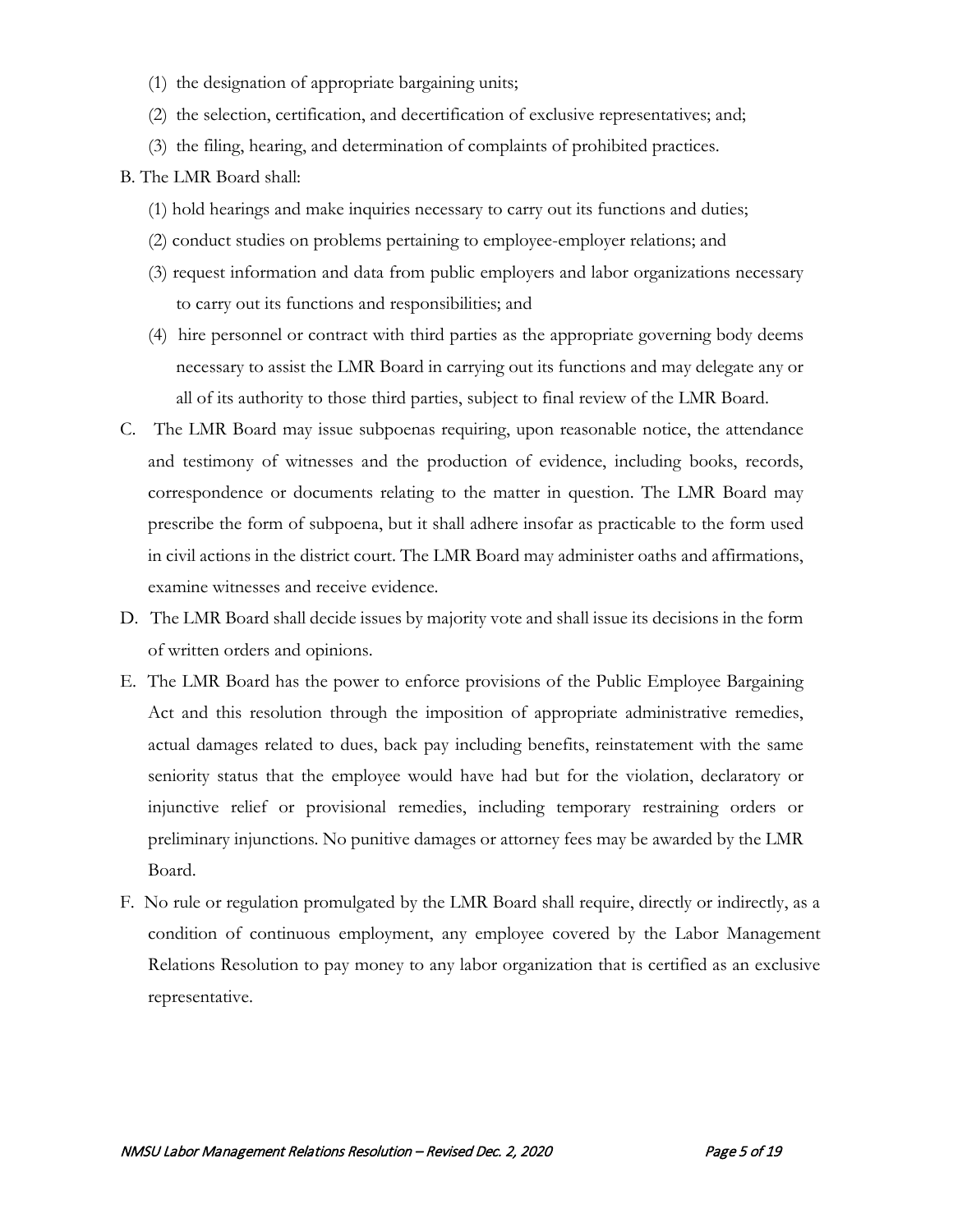## **SECTION 9. HEARING PROCEDURES.**

- A. The LMR Board may hold hearings for the purposes of:
	- (1) Information gathering and inquiry;
	- (2) Adopting rules and;
	- (3) Adjudicating disputes and enforcing the provisions of the Labor Management Relations Resolution and rules adopted pursuant to the Resolution.
- B. The LMR Board shall adopt rules setting forth procedures to be followed during hearings of the LMR Board. Such rules shall meet minimal due process requirements of the state and federal constitutions.
- C. The LMR Board may appoint a hearing examiner to conduct any adjudicatory hearing authorized by the LMR Board. At the conclusion of the hearing, the examiner shall prepare a written report, including findings and recommendations, all of which shall be submitted to the LMR Board for its decision.
- D. A rule proposed to be adopted by the LMR Board that affects a person or governmental entity outside of the LMR and its staff shall not be adopted, amended or repealed without public hearing and comment on the proposed action before the LMR Board. The public hearing shall be held after notice of the subject matter of the rule, the action proposed to be taken, the time and place of the hearing, the manner in which interested persons may present their views and the method by which copies of the proposed rule, proposed amendment or repeal of an existing rule may be obtained. All meetings shall be held in Doña Ana County. Notice shall be published once at least thirty (30) days prior to the hearing date in a newspaper of general circulation in the geographic area in which the schools are located and notice shall be mailed at least thirty (30) days prior to the hearing date to all persons who have made a written request for advance notice of hearings.
- E. All adopted rules shall be filed in accordance with applicable state statutes.
- F. A verbatim record made by electronic or other suitable means shall be made of every rulemaking and adjudicatory hearing. The record shall not be transcribed unless required for judicial review or unless ordered by the LMR Board or other lawful authority.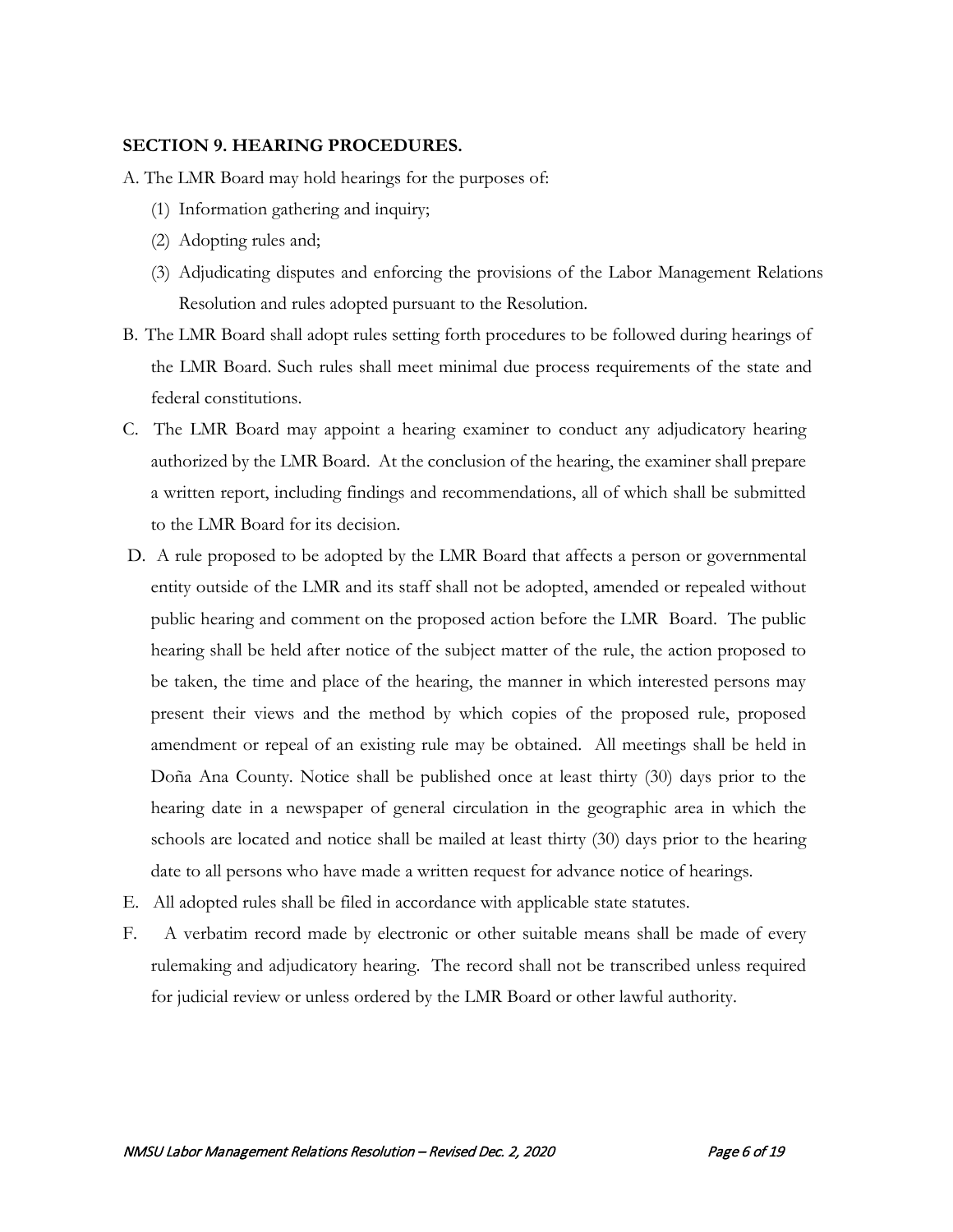#### **SECTION 10. APPROPRIATE BARGAINING UNITS.**

- A. The LMR Board shall, upon receipt of a petition for a representation election filed by a labor organization, designate the appropriate bargaining unit. Appropriate bargaining units shall be established on the basis of occupational groups or a clear and identifiable community of interest in employment terms, employment conditions, and related personnel matters among the employees involved. Occupational groups shall generally be identified as blue collar, secretarial clerical, technical, paraprofessional, professional, corrections, firefighters, and police officers. Department, craft, or trade designations other than as specified above shall not determine bargaining units. The parties, by mutual agreement and approval of the LMR Board, may further consolidate occupational groups. The essential factors in determining appropriate bargaining units shall include the principles of efficient administration of government, the history of collective bargaining, and the assurance to employees of their rights guaranteed by the Resolution.
- B. If the labor organization and the employer cannot agree on the appropriate bargaining unit within thirty (30) days, the LMR Board shall hold a hearing concerning the composition of the bargaining unit. Any agreement as to the appropriate bargaining unit between the employer and the labor organization is subject to the approval of the LMR Board.
- C. The LMR Board shall not include in any appropriate bargaining unit, supervisory, managerial, or confidential employees.
- D. Jobs included within a bargaining unit pursuant to a New Mexico State University Labor Management Relations Resolution in effect on January 1, 2020 shall remain in that bargaining unit after enactment of this Resolution unless otherwise removed by the LMR Board in accordance with its rules governing unit clarification.

# **SECTION 11. ELECTIONS.**

A. Whenever, in accordance with rules prescribed by the LMR Board, a petition is filed by a labor organization containing the signatures of at least thirty percent of the public employees in an appropriate bargaining unit, the LMR Board shall conduct a secret ballot representation election to determine whether and by which labor organization the public employees in the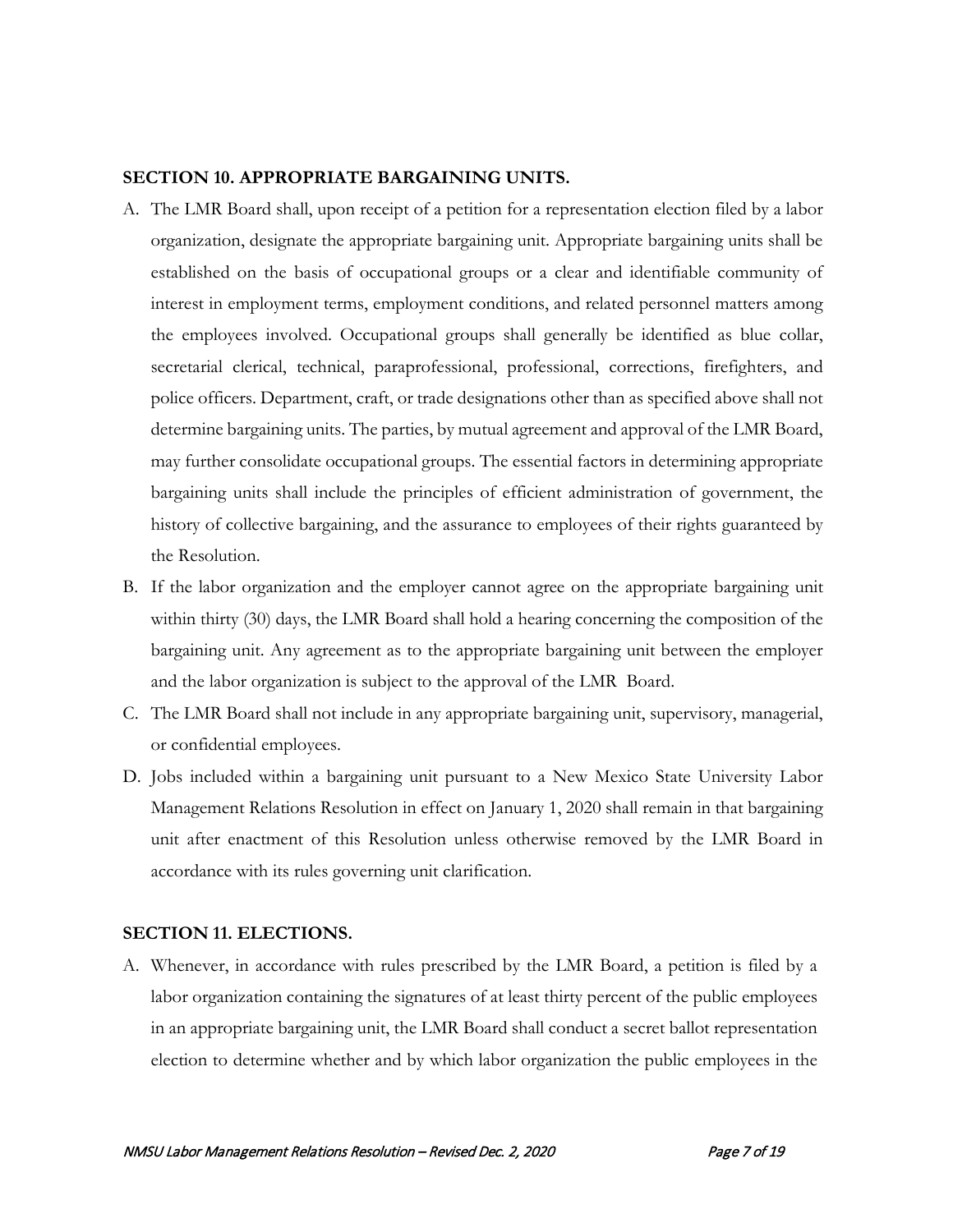appropriate bargaining unit shall be represented. Upon acceptance of a valid petition, the LMR Board shall require the New Mexico State University to provide the labor organization within ten business days the names, job titles, work locations, home addresses, personal email addresses and home or cellular telephone numbers of any public employee in the proposed bargaining unit. This information shall be kept confidential by the labor organization and its employees or officers. The ballot shall contain the name of any labor organization submitting a petition containing signatures of at least thirty percent of the public employees in the appropriate bargaining unit. The ballot shall also contain a provision allowing public employees to indicate whether they do not desire to be represented by a labor organization. An election shall only be valid if forty percent of the eligible employees in the bargaining unit vote in the election.

- B. Once a labor organization has filed a valid petition calling for a representation election, other labor organizations may seek to be placed on the ballot. Such an organization shall file a petition containing the signatures of not less than thirty percent of the public employees in the appropriate bargaining unit no later than ten days after the LMR Board and the public employer post a written notice that the petition in Subsection A of this section has been filed by a labor organization.
- C. As an alternative to the provisions of Subsection A of this section, a labor organization with a reasonable basis for claiming to represent a majority of the employees in an appropriate bargaining unit may submit authorization cards from a majority of the employees in an appropriate bargaining unit to the LMR Board, which shall, upon verification that a majority of the employees in the appropriate bargaining unit have signed valid authorization cards, certify the labor organization as the exclusive representative of all public employees in the appropriate bargaining unit. The employer may challenge the verification of the LMR Board; the LMR Board shall hold a fact-finding hearing on the challenge to confirm that a majority of the employees in the appropriate bargaining unit have signed valid authorization cards.
- D. If a labor organization receives a majority of votes cast, it shall be certified as the exclusive representative of all public employees in the appropriate bargaining unit. Within fifteen days of an election in which no labor organization receives a majority of the votes cast, a runoff election between the two choices receiving the largest number of votes cast shall be conducted. The LMR Board shall certify the results of the election, and, when a labor organization receives a majority of the votes cast, the LMR Board shall certify the labor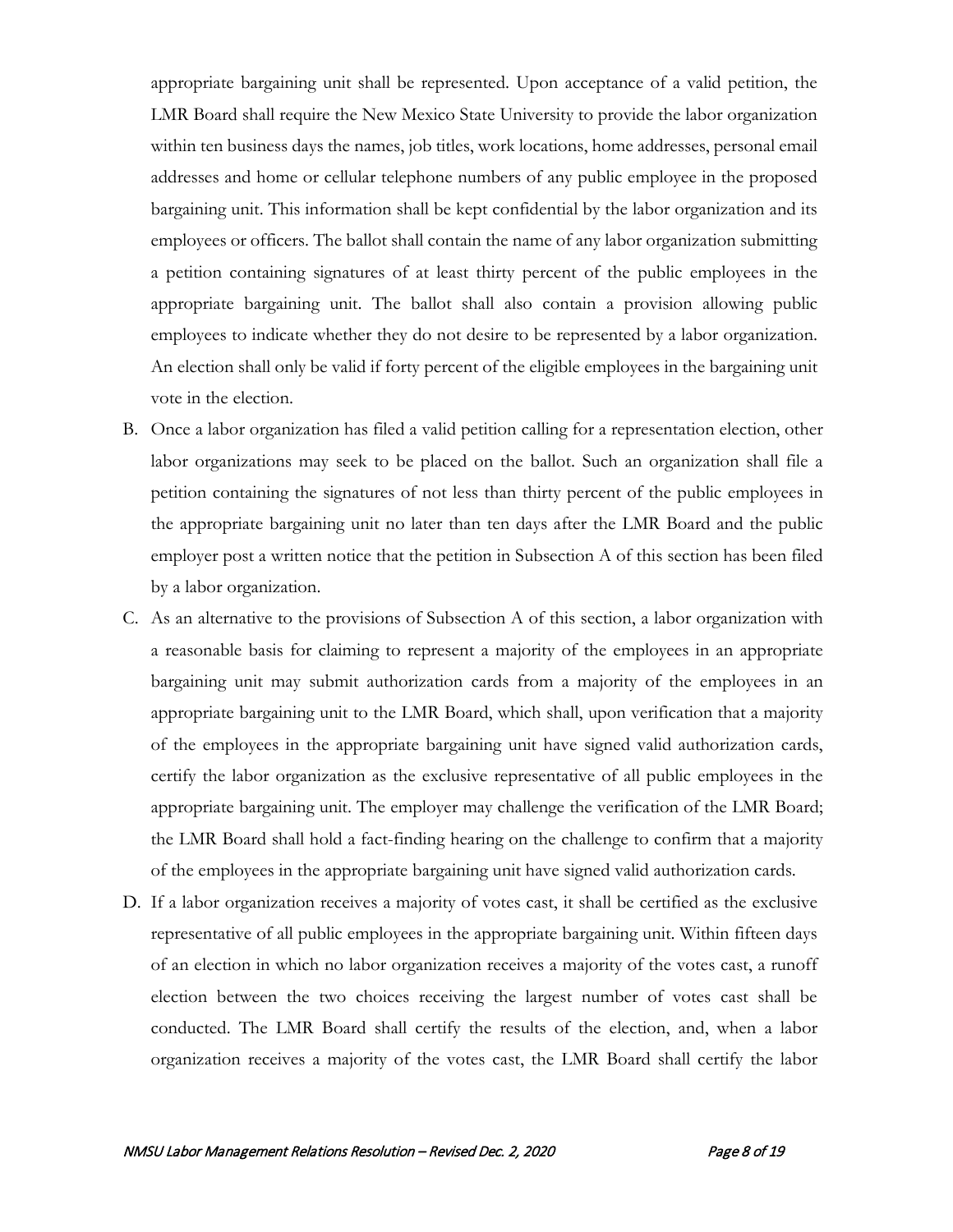organization as the exclusive representative of all public employees in the appropriate bargaining unit.

E. An election shall not be conducted if an election or runoff election has been conducted in the twelve-month period immediately preceding the proposed representation election. An election shall not be held during the term of an existing collective bargaining agreement, except as provided in Section 13 herein.

#### **SECTION 12. EXCLUSIVE REPRESENTATION.**

- A. A labor organization that has been certified by the LMR Board as representing the public employees in the appropriate bargaining unit shall be the exclusive representative of all public employees in the appropriate bargaining unit. The exclusive representative shall act for all public employees in the appropriate bargaining unit and negotiate a collective bargaining agreement covering all public employees in the appropriate bargaining unit. The exclusive representative shall represent the interests of all public employees in the appropriate bargaining unit without discrimination or regard to membership in the labor organization. A claim by a public employee that the exclusive representative has violated this duty of fair representation shall be forever barred if not brought within six months of the date on which the public employee knew, or reasonably should have known, of the violation.
- B. This section does not prevent a public employee, acting individually, from presenting a grievance without the intervention of the exclusive representative. At a hearing on a grievance brought by a public employee individually, the exclusive representative shall be afforded the opportunity to be present and make its views known. An adjustment made shall not be inconsistent with or in violation of the collective bargaining agreement then in effect between the public employer and the exclusive representative.
- C. New Mexico State University shall provide an exclusive representative of an appropriate bargaining unit reasonable access to employees within the bargaining unit, including the following:
	- (1) for purposes of newly hired employees in the bargaining unit, reasonable access includes:
		- (a) the right to meet with new employees, without loss of employee compensation or leave benefits; and
		- (b) the right to meet with new employees within thirty days from the date of hire for a period of at least thirty minutes but not more than one hundred twenty minutes, during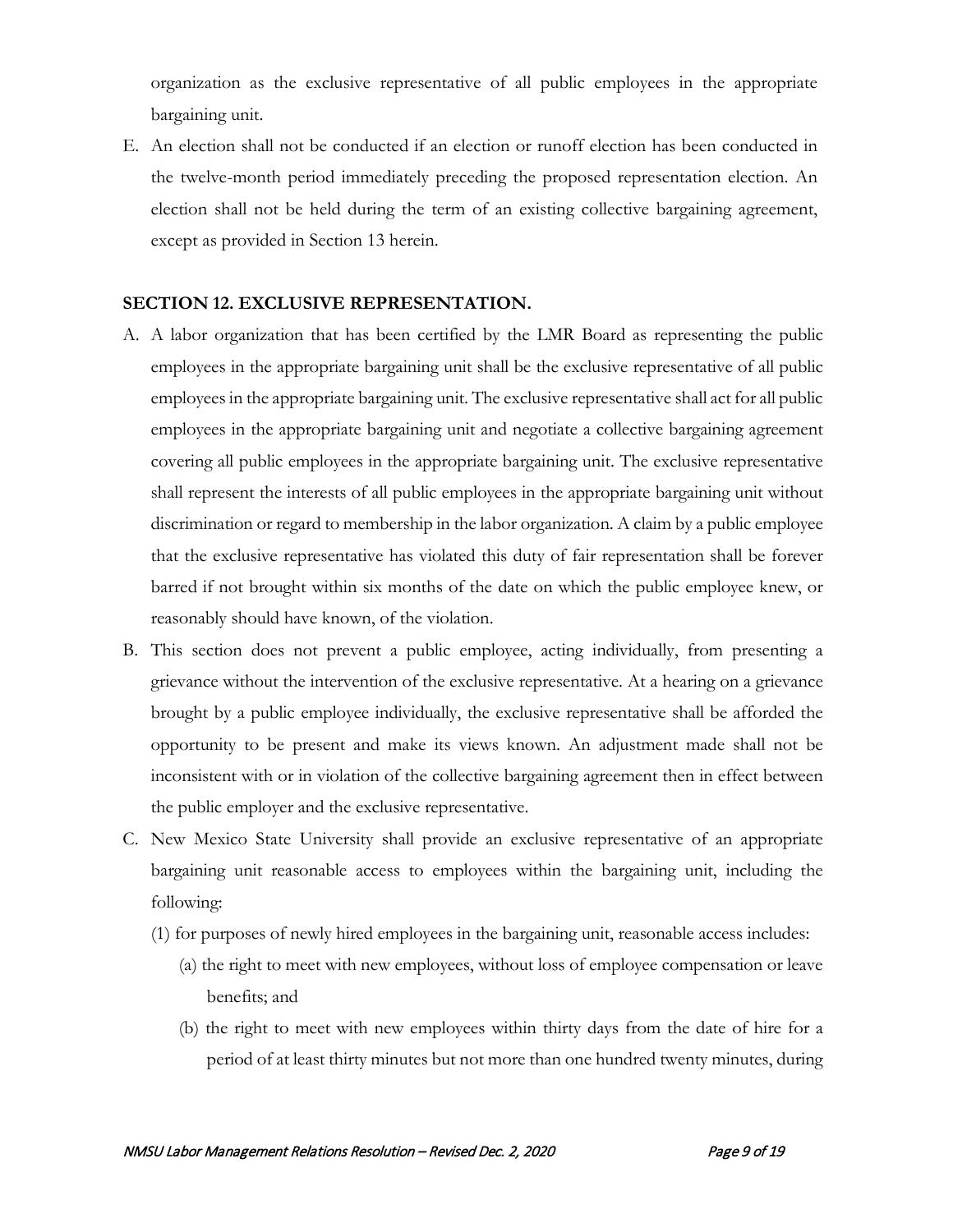new employee orientation or, if the public employer does not conduct new employee orientations, at individual or group meetings; and;

- (2) for purposes of employees in the bargaining unit who are not new employees, reasonable access includes:
	- (a) the right to meet with employees during the employees' regular work hours at the employees' regular work location to investigate and discuss grievances, workplacerelated complaints and other matters relating to employment relations; and
	- (b) the right to conduct meetings at the employees' regular work location before or after the employees' regular work hours, during meal periods and during any other break periods.
- D. New Mexico State University shall permit an exclusive representative to use the public employer's facilities or property, whether owned or leased by the employer, for purposes of conducting meetings with the represented employees in the bargaining unit. An exclusive representative may hold the meetings described in this section at a time and place set by the exclusive representative. The exclusive representative shall have the right to conduct the meetings without undue interference and may establish reasonable rules regarding appropriate conduct for meeting attendees.
- E. The meetings described in this section shall not interfere with New Mexico State University operations.
- F. If New Mexico State University has the information in its records, the New Mexico State University shall provide to the exclusive representative, in an editable digital file format agreed to by the exclusive representative, the following information for each employee in an appropriate bargaining unit:
	- (1) the employee's name and date of hire;
	- (2) contact information, including:
		- (a) cellular, home and work telephone numbers;
		- (b) a means of electronic communication, including work and personal electronic mail addresses; and
		- (c) home address or personal mailing address; and
	- (3) employment information, including the employee's job title, salary and work site location.
- G. New Mexico State University shall provide the information described in Subsection F of this section to the exclusive representative within ten days from the date of hire for newly hired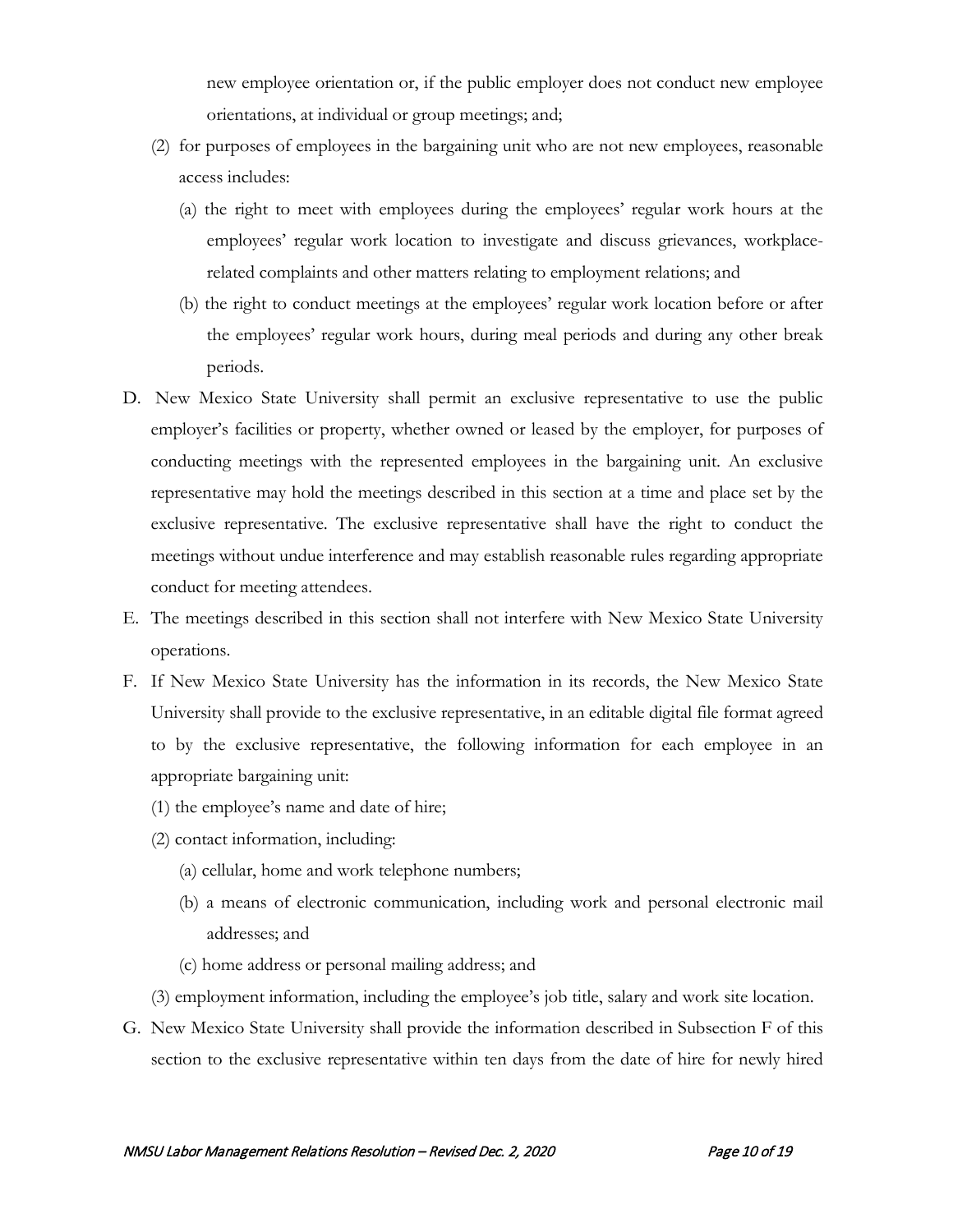employees in an appropriate bargaining unit, and every one hundred twenty days for employees in the bargaining unit who are not newly hired employees. The information shall be kept confidential by the labor organization and its employees or officers. Apart from the disclosure required by this subsection, and notwithstanding any provision contained in the Inspection of Public Records Act, the public employer shall not disclose the information described in Subsection F of this section, or public employees' dates of birth or social security numbers to a third party.

- H. An exclusive representative shall have the right to use the electronic mail systems or other similar communication systems of a public employer to communicate with the employees in the bargaining unit regarding:
	- (1) collective bargaining, including the administration of collective bargaining agreements;
	- (2) the investigation of grievances or other disputes relating to employment relations; and
	- (3) matters involving the governance or business of the labor organization.
- I. Nothing in this section prevents New Mexico State University from providing an exclusive representative access to employees within the bargaining unit beyond the reasonable access required under this section or limits any existing right of a labor organization to communicate with public employees.

#### **SECTION 13. DECERTIFICATION OF EXCLUSIVE REPRESENTATIVE.**

- A. A member of a labor organization or the labor organization itself may initiate decertification of a labor organization as the exclusive representative if thirty percent of the public employees in the appropriate bargaining unit make a written request to the LMR Board for a decertification election. Decertification elections shall be held in a manner prescribed by rule of the LMR Board. An election shall only be valid if forty percent of the eligible employees in the bargaining unit vote in the election.
- B. When there is a collective bargaining agreement in effect, a request for a decertification election shall be made to the LMR Board no earlier than ninety days and no later than sixty days before the expiration of the collective bargaining agreement; provided, however, a request for an election may be filed at any time after the expiration of the third year of a collective bargaining agreement with a term of more than three years.
- C. When, within the time period prescribed in Subsection B of this section, a competing labor organization files a petition containing signatures of at least thirty percent of the public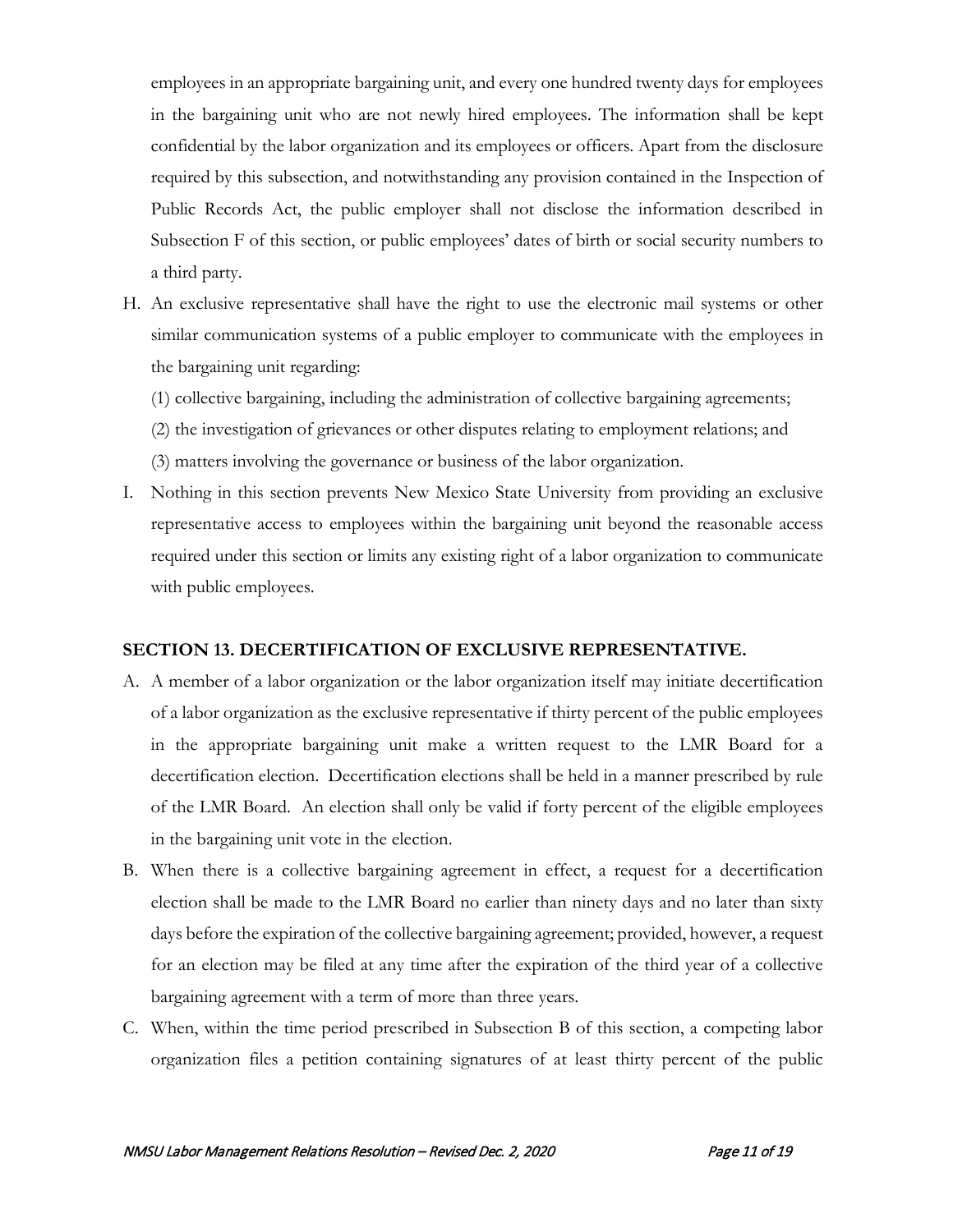employees in the appropriate bargaining unit, a representation election rather than a decertification election shall be conducted.

D. When an exclusive representative has been certified but no collective bargaining agreement is in effect, the LMR Board shall not accept a request for a decertification election or an election sought by a competing labor organization earlier than twelve months subsequent to a labor organization's certification as the exclusive representative.

#### **SECTION 14. SCOPE OF BARGAINING.**

- A. Except for retirement programs provided under the Educational Retirement Act, the parties shall:
	- (1) bargain in good faith on all wages, hours, and other terms and conditions of employment and other issues agreed to by the parties. However, neither the public employer nor the exclusive representative shall be required to agree to a proposal or to make a concession; and
	- (2) enter into a written agreement covering employment relations regarding the issues agreed to in collective bargaining;
- B. Entering into a collective bargaining agreement shall not obviate the duty to bargain in good faith during the term of the collective bargaining agreement regarding changes to wages, hours and all other terms and conditions of employment, unless it can be demonstrated that the parties clearly and unmistakably waived the right to bargain regarding those subjects. However, no party may be required, by this provision, to renegotiate the existing terms of collective bargaining agreements already in place.
- C. In regard to the Educational Retirement Act, New Mexico State University in a written collective bargaining agreement may agree to assume any portion of a public employee's contribution obligation to retirement programs provided pursuant to the Educational Retirement Act. Such agreements are subject to the limitations set forth in this section.
- D. The obligation to bargain collectively shall not be construed as authorizing New Mexico State University and an exclusive representative to enter into an agreement that is in conflict with the provisions of any other statute of this state; provided, however, that a collective bargaining agreement that provides greater rights, remedies and procedures to public employees than contained in a state statute shall not be considered to be in conflict with that state statute. In the event of an actual conflict between the provisions of any other statute of this state and an agreement entered into by the public employer and the exclusive representative in collective bargaining, the statutes of this state shall prevail.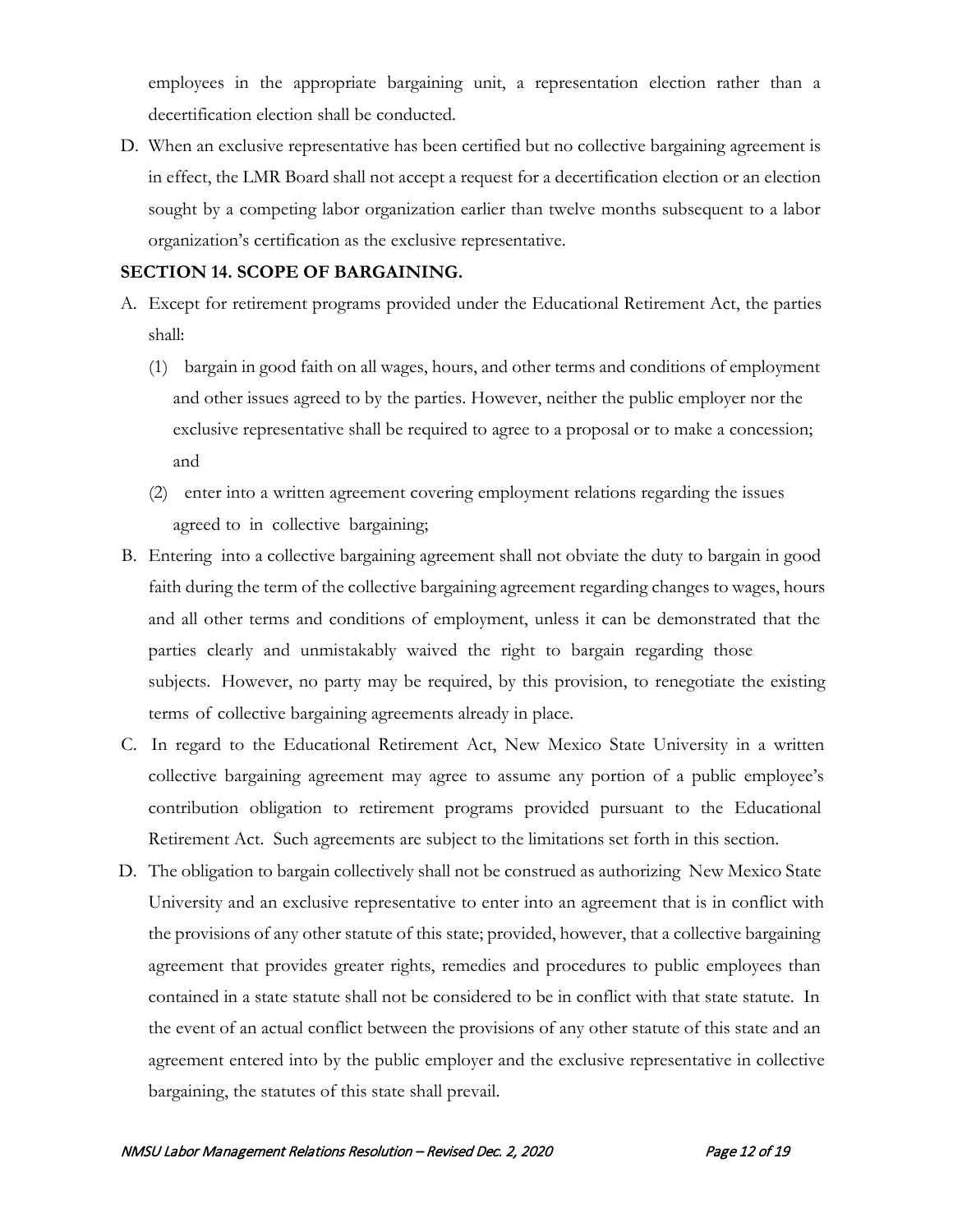- E. Payroll deduction of the exclusive representative's membership dues shall be a mandatory subject of bargaining if either party chooses to negotiate the issue. The amount of dues shall be certified in writing by an official of the labor organization and shall not include special assessments, penalties or fines of any type. New Mexico State University shall honor payroll deductions until the authorization is revoked in writing by the public employee in accordance with the negotiated agreement and this subsection and for so long as the labor organization is certified as the exclusive representative. Public employees who have authorized the payroll deduction of dues to a labor organization may revoke that authorization by providing written notice to their labor organization during a window period not to exceed ten days per year for each employee. New Mexico State University and the labor organization shall negotiate when the commencement of that period will begin annually for each employee. If no agreement is reached, the period shall be during the ten days following the anniversary date of each employee's employment. Within ten days of receipt of notice from a public employee of revocation of authorization for the payroll deduction of dues, the labor organization shall provide notice to the public employer of a public employee's revocation of that authorization. A public employee's notice of revocation for the payroll deduction of dues shall be effective on the thirtieth day after the notice provided to the public employer by the labor organization. No authorized payroll deduction of dues held by New Mexico State University or a labor organization on July 1, 2020 shall be rendered invalid by this provision and shall remain valid until replaced or revoked by the public employee. During the time that a certification is in effect for a particular appropriate bargaining unit, the public employer shall not deduct dues for any other labor organization.
- F. New Mexico State University and a labor organization, or their employees or agents, are not liable for, and have a complete defense to, any claims or actions under the law of this state for requiring, deducting, receiving or retaining fair share dues or fees from public employees, and current or former public employees do not have standing to pursue these claims or actions if the fair share dues or fees were permitted at the time under the laws of this state then in force and paid, through payroll deduction or otherwise, on or before June 27, 2018. This subsection:
	- (1) applies to all claims and actions pending on July 1, 2020 and to claims and actions filed on or after July 1, 2020; and
	- (2) shall not be interpreted to infer that any relief made unavailable by this section would otherwise be available.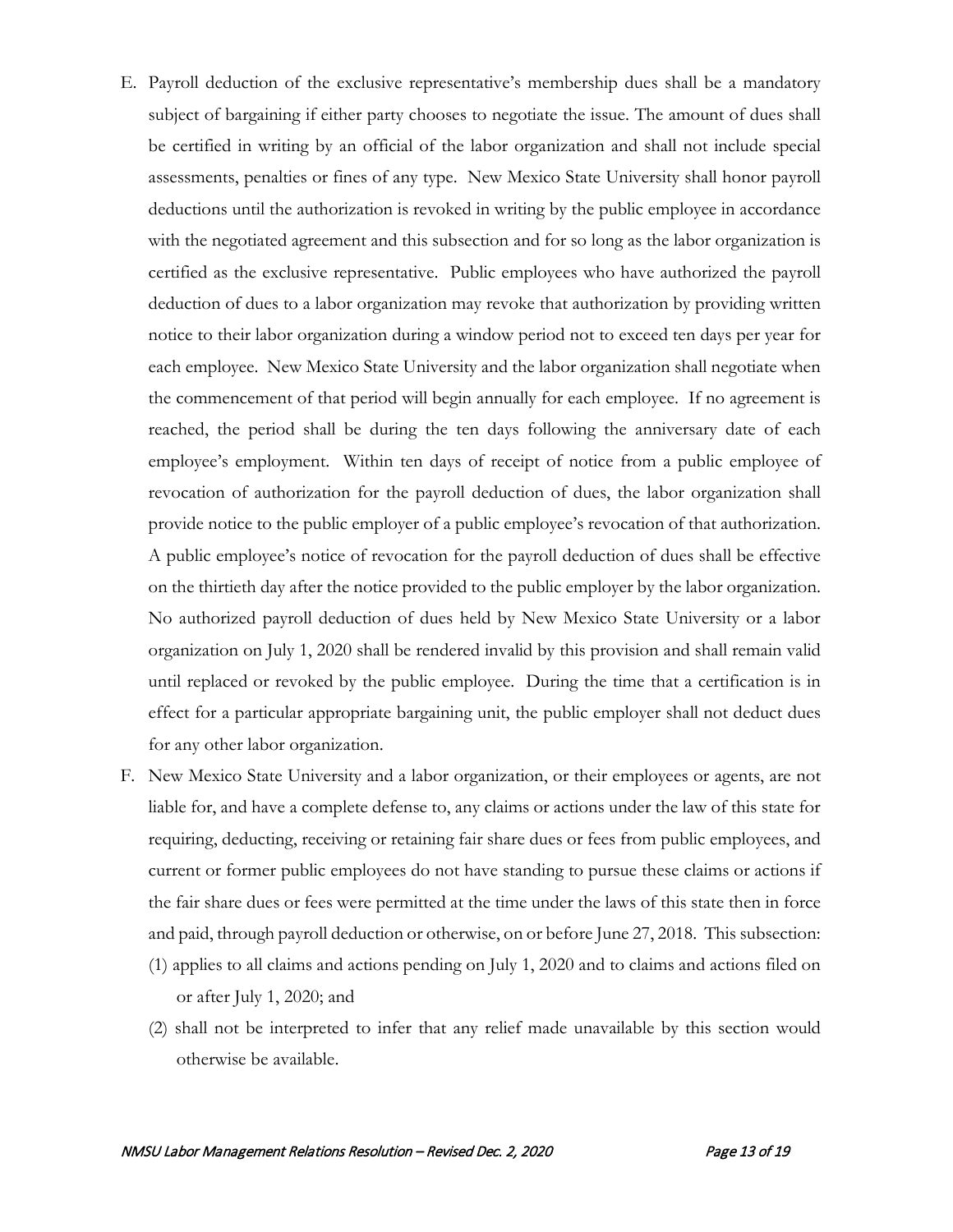- G. An impasse resolution or an agreement provision by New Mexico State University and an exclusive representative that requires the expenditure of funds shall be contingent upon the specific appropriation of funds by the appropriate governing body and the availability of funds. An agreement provision by a New Mexico State University and an exclusive representative that requires the expenditure of funds shall be contingent upon ratification by the appropriate governing body. An arbitration decision shall not require the re-appropriation of funds.
- H. An agreement shall include a grievance procedure to be used for the settlement of disputes pertaining to employment terms and conditions and related personnel matters. The grievance procedure shall provide for a final and binding determination. The final determination shall constitute an arbitration award within the meaning of the Uniform Arbitration Act; such award shall be subject to judicial review pursuant to the standard set forth in the Uniform Arbitration Act. The costs of an arbitration proceeding conducted pursuant to this subsection shall be shared equally by the parties.
- I. The following meetings shall be closed:
	- (1) meetings for the discussion of bargaining strategy preliminary to collective bargaining negotiations between New Mexico State University and the exclusive representative of the public employees of New Mexico State University;
	- (2) collective bargaining sessions; and
	- (3) consultations and impasse resolution procedures at which the public employer and the exclusive representative of the appropriate bargaining unit are present.

#### **SECTION 15. IMPASSE RESOLUTION.**

- A. The following impasse procedures shall be followed by New Mexico State University and exclusive representatives:
	- (1) if an impasse occurs, either party may request from the LMR Board that a mediator be assigned to the negotiations unless the parties can agree on a mediator. A mediator with the federal mediation and conciliation service shall be assigned by the LMR Board to assist negotiations unless the parties agree to another mediator; and
	- (2) if the impasse continues after a thirty-day mediation period, either party may request a list of seven arbitrators from the federal mediation and conciliation service. One arbitrator shall be chosen by the parties by alternately striking names from such list. Who strikes first shall be determined by coin toss. The arbitrator shall render a final, binding, written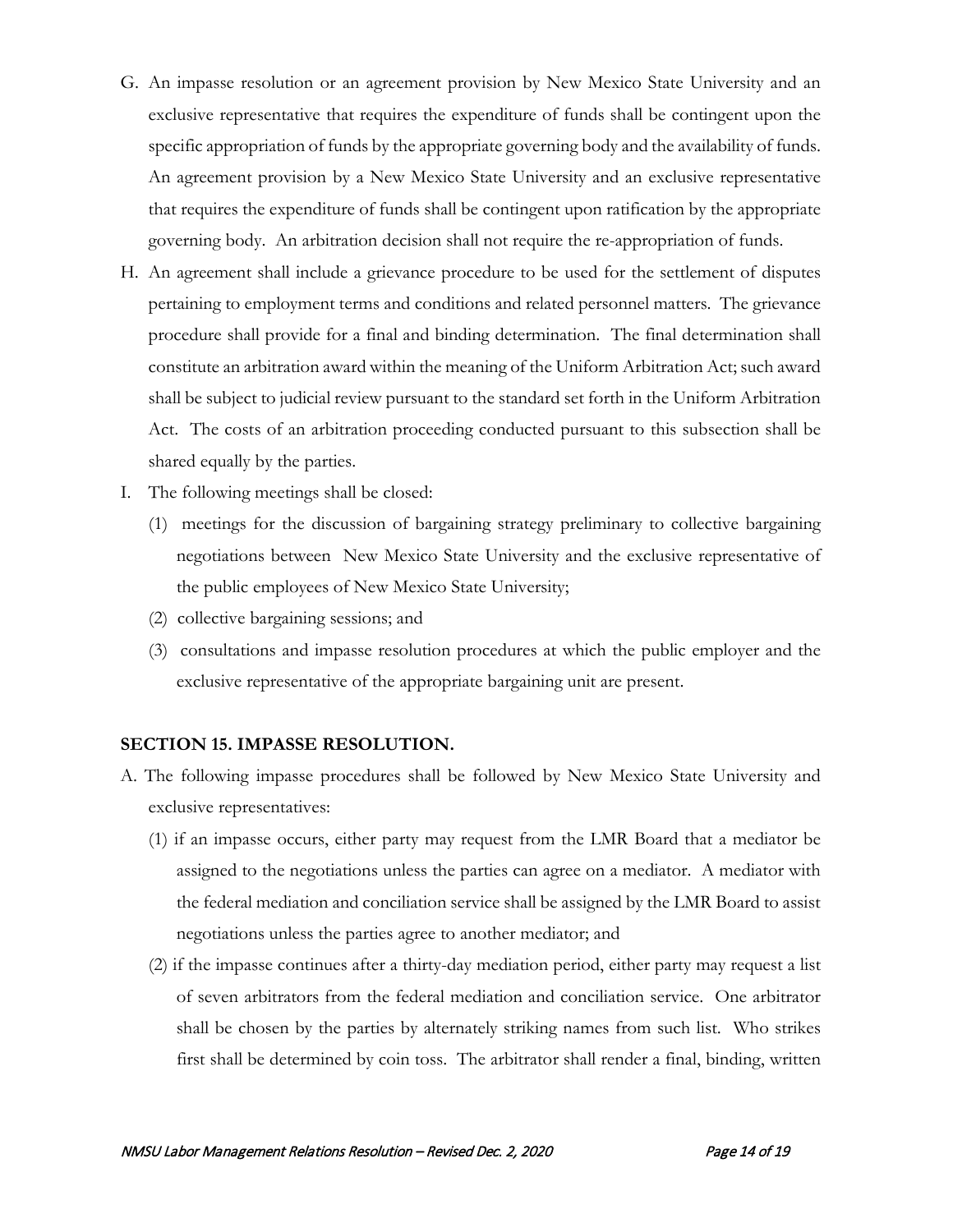decision resolving unresolved issues pursuant to Section 14 of this Ordinance and the Uniform Arbitration Act no later than thirty days after the arbitrator has been notified of selection by the parties. The arbitrator's decision shall be limited to a selection of one of the two parties' complete, last, best offer. The costs of an arbitrator and the arbitrator's related costs conducted pursuant to this subsection shall be shared equally by the parties. Each party shall be responsible for bearing the cost of presenting its case. The decision shall be subject to judicial review pursuant to the standard set forth in the Uniform Arbitration Act.

- C. New Mexico State University may enter into a written agreement with the exclusive representative setting forth an alternative impasse resolution procedure.
- D. In the event that an impasse continues after the expiration of a contract, the existing contract will continue in full force and effect until it is replaced by a subsequent written agreement. However, this shall not require New Mexico State University to increase any employees' levels, steps or grades of compensation contained in the existing contract.

### **SECTION 16. EMPLOYERS – PROHIBITED PRACTICES.**

New Mexico State University or its representative shall not:

- A. Discriminate against an employee with regard to terms and conditions of employment because of the employee's membership in a labor organization;
- B. Interfere with, restrain, or coerce any employee in the exercise of any right guaranteed under the Labor Management Relations Resolution or use public funds to influence the decision of its employees or the employees of its subcontractors regarding whether to support or oppose a labor organization that represents or seeks to represent those employees, or whether to become a member of any labor organization; provided, however, that this subsection does not apply to activities performed or expenses incurred:
	- (1) addressing a grievance or negotiating or administering a collective bargaining agreement;
	- (2) allowing a labor organization or its representatives access to New Mexico State University facilities or properties;
	- (3) performing an activity required by federal or state law or by a collective bargaining agreement;
	- (4) negotiating, entering into or carrying out an agreement with a labor organization;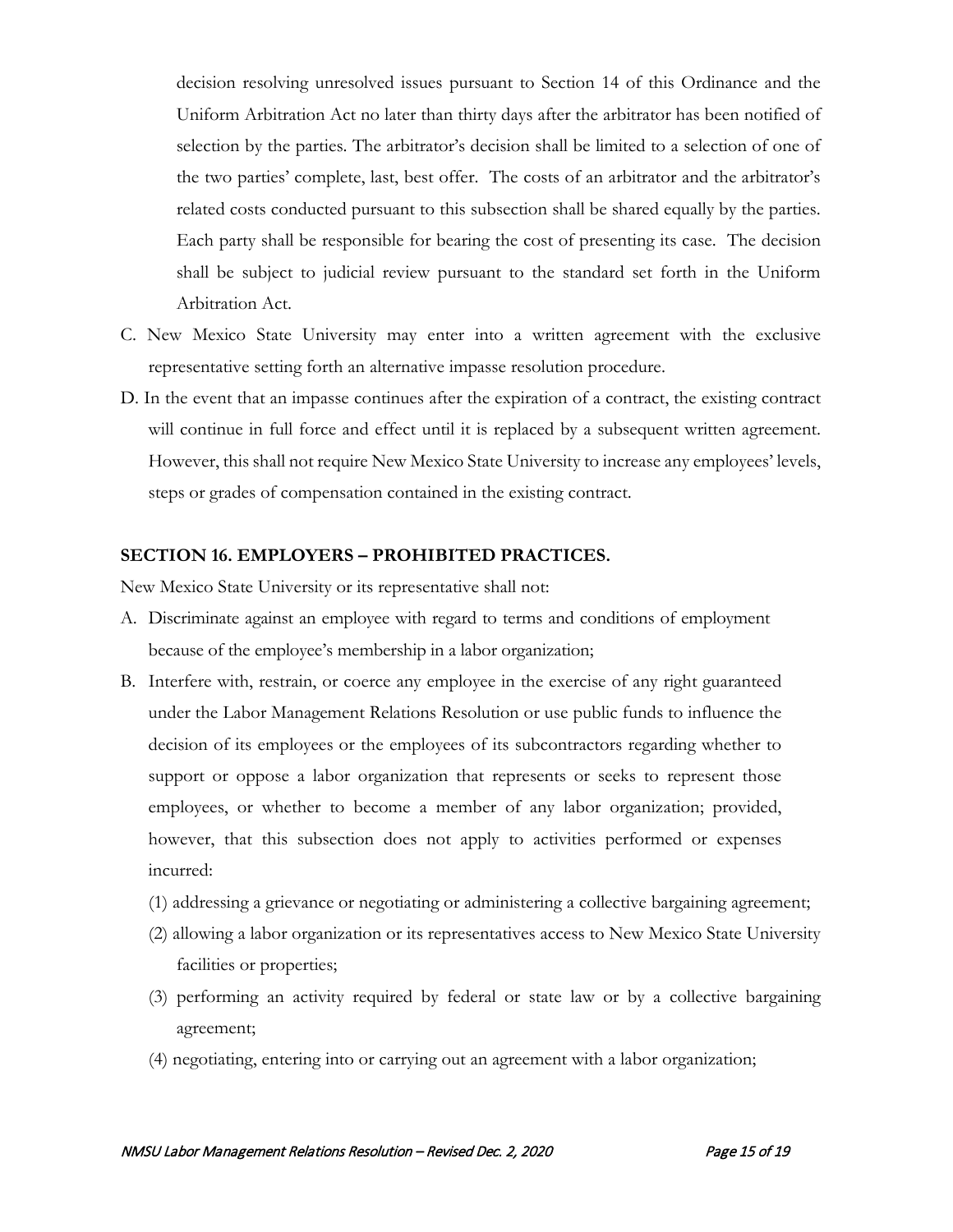- (5) paying wages to a represented employee while the employee is performing duties if the payment is permitted under a collective bargaining agreement; or
- (6) representing New Mexico State University in a proceeding before the LMR Board or in a judicial review of that proceeding;
- C. Dominate or interfere in the formation, existence or administration of a labor organization;
- D. Discriminate in regard to hiring, tenure or a term or condition of employment in order to encourage or discourage membership in a labor organization;
- E. Discharge or otherwise discriminate against a public employee because the employee has signed or filed an affidavit, petition, grievance or complaint or given information or testimony pursuant to the provisions of this Resolution or because a public employee is forming, joining or choosing to be represented by a labor organization;
- F. Refuse to bargain collectively in good faith with the exclusive representative;
- G. Refuse or fail to comply with a provision of this Resolution or LMR Board rule; or
- H. Refuse or fail to comply with a collective bargaining agreement.
- I. Negotiate issues which are the subject of negotiations or make any offer, commitment, or promise whatsoever to employees or the exclusive representative, other than through the appointed negotiating team. It is the intent of this language that the integrity of the negotiating process be maintained. All negotiations and concessions shall occur only between the respective appointed negotiating teams.

# **SECTION 17. EMPLOYEES – LABOR ORGANIZATIONS – PROHIBITED PRACTICES.**

A. An employee, a labor organization, or its representative shall not:

(1) Discriminate against an employee with regard to labor organization membership because of race, color, religion, creed, age, disability, sex, or national origin;

(2) Solicit membership for an employee or labor organization during the employee's duty hours. This does not include the work breaks or lunch periods;

(3) Restrain or coerce any employee in the exercise of any right guaranteed by the provisions of the Labor Management Relations Resolution;

(4) Refuse to bargain collectively in good faith with the employer;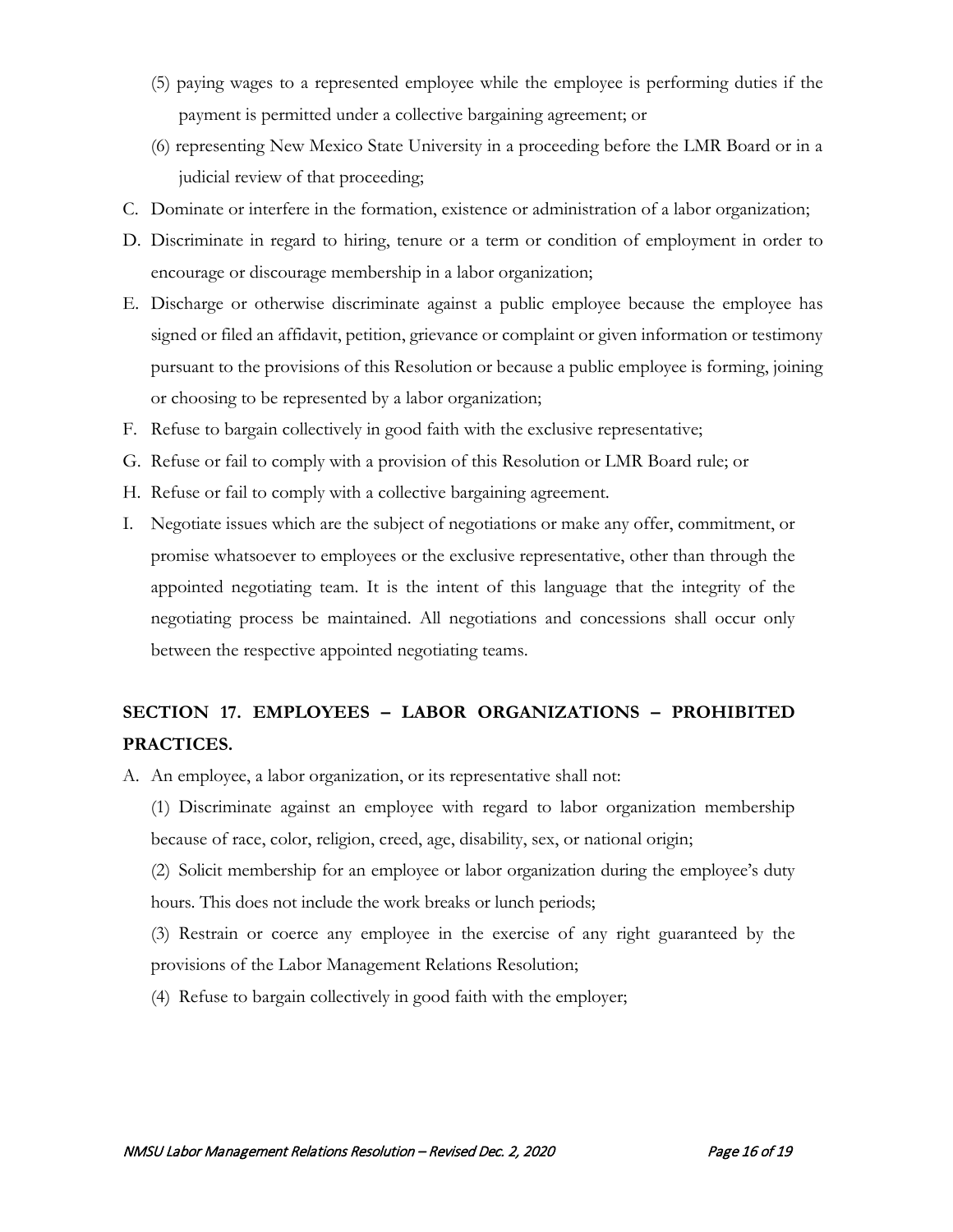(5) Refuse or fail to comply with any collective bargaining agreement with the employer. This issue is subject to the required negotiated grievance procedure negotiated by the parties;

(6) Refuse or fail to comply with any provision of the Labor Management Relations Resolution;

(7) Picket homes or private businesses of employees, appointed individuals, or elected officials of New Mexico State University;

(8) Restrain or coerce the employer in the selection of its agent for bargaining.

(9) Negotiate issues which are the subject of negotiations or make any offer, commitment, or promise whatsoever to the public employer, other than through the appointed negotiating team. It is the intent of this language that the integrity of the negotiating process be maintained. All negotiations and concessions shall occur only between the respective appointed negotiating teams.

#### **SECTION 18. STRIKES AND LOCKOUTS PROHIBITED.**

- A. No employee or labor organization shall engage in a strike. No labor organization shall cause, instigate, encourage, or support a strike. The employer shall not cause, instigate or engage in an employee lockout.
- B. The employer may apply to the district court for injunctive relief to end a strike, and an exclusive representative of public employees affected by a lockout may apply to the district court for injunctive relief to end a lockout.
- C. The LMR Board, upon a clear and convincing showing of proof at a hearing that a labor organization directly caused or instigated an employee strike, may impose appropriate penalties on that labor organization, up to and including decertification of the labor organization with respect to any of its bargaining units which struck as a result of such causation or instigation. A strike means an employee's refusal, in concerted action with other employees, to report for duty or his willful absence or withholding of service in whole or in part from the full, faithful, and proper performance of the duties of employment for the purpose of inducing, influencing, or coercing a change in the working conditions, compensation, rights, privileges, or obligations of employment.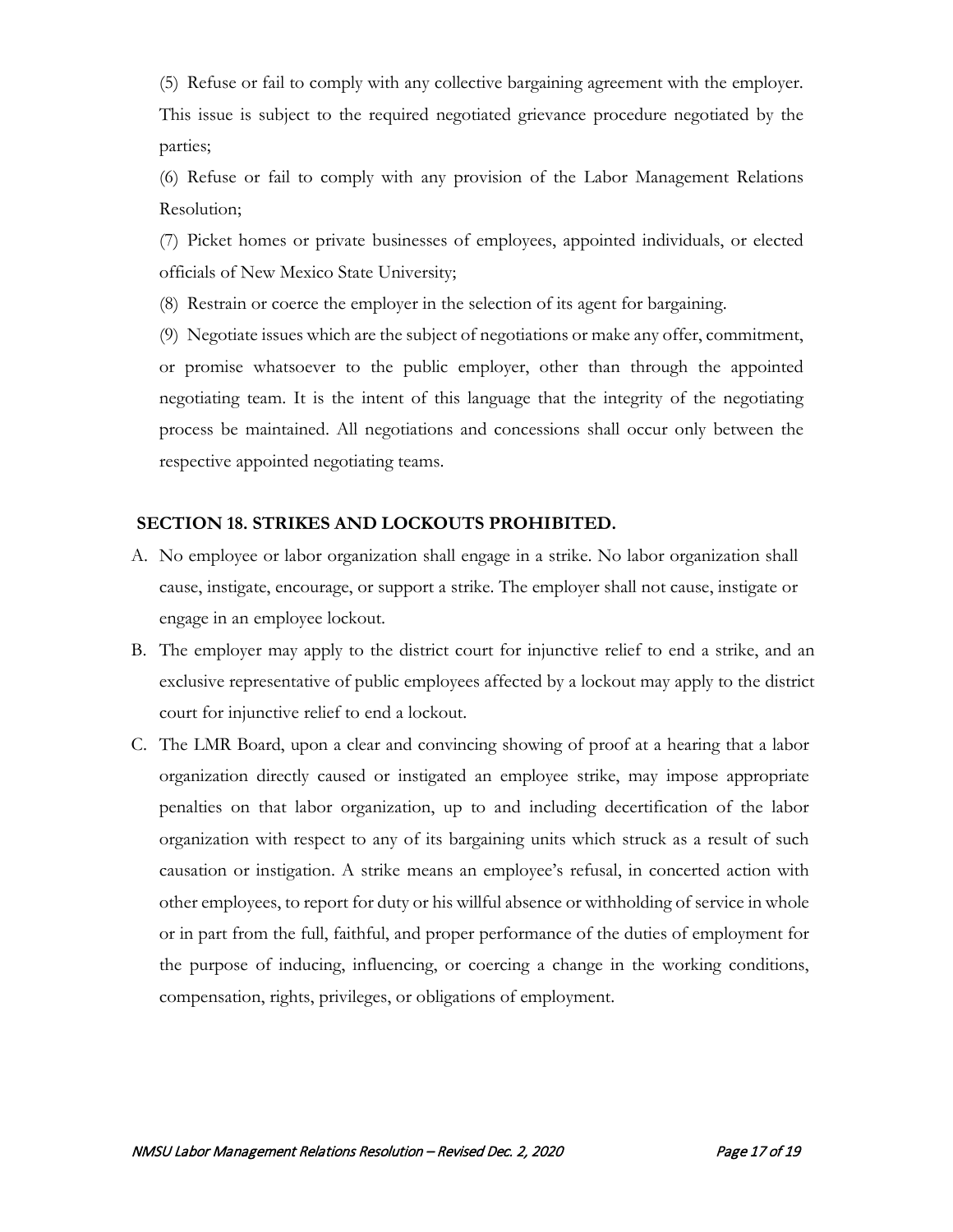# **SECTION 19. AGREEMENTS VALID – ENFORCEMENT.**

All collective bargaining agreements and other agreements between the employer and exclusive representative are valid and enforceable according to their terms when entered into in accordance with the provisions of this Labor Management Relations Resolution.

# **SECTION 20. JUDICIAL ENFORCEMENT – STANDARD OF REVIEW.**

- A. The LMR Board may request the Third Judicial District Court to enforce any order issued pursuant to the Labor Management Relations Resolution, including those for appropriate temporary relief and restraining orders. The Court shall consider the request for enforcement on the record made before the LMR Board. The Court shall uphold the action of the LMR Board and take appropriate action to enforce it unless the Court concludes that the order is:
	- (1) Arbitrary, capricious, or an abuse of discretion;
	- (2) Not supported by substantial evidence on the record considered as a whole; or
	- (3) Otherwise not in accordance with law.
- B. Any person or party, including any labor organization, affected by a final regulation, order, or decision of the LMR Board, may appeal to the Third Judicial District Court for further relief. All such appeals shall be based upon the record made at the LMR Board hearing. All such appeals to the Third Judicial District Court shall be filed within thirty (30) calendar days of the date of the final regulation, order, or decision of the LMR Board. Action taken by the LMR Board shall be affirmed unless the Court concludes that the action is:
	- (1) Arbitrary, capricious, or an abuse of discretion;
	- (2) Not supported by substantial evidence on the record taken as a whole; or
	- (3) Otherwise not in accordance with law.

# **SECTION 21. SEVERABILITY.**

If any part or application of the New Mexico State University Labor Management Relations Resolution is held invalid, the remainder or its application to other situations or persons shall not be affected.

# **SECTION 22. EFFECTIVE DATE.**

The effective date of the New Mexico State University Labor Management Relations Resolution is December 3, 2020.